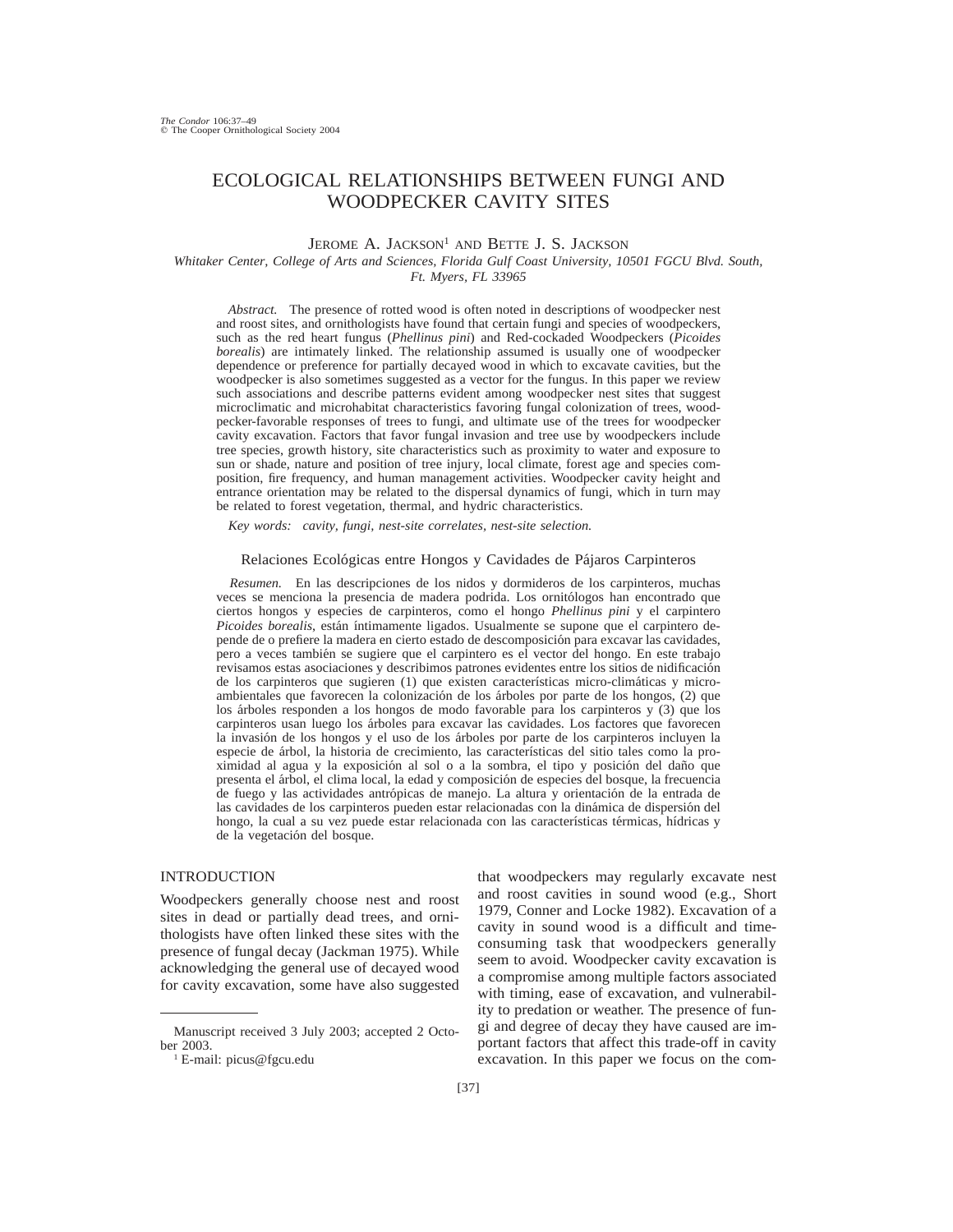plexity of relationships among woodpeckers, wood-decaying fungi, and the trees in which woodpeckers excavate nest and roost cavities.

Among woodpeckers, the nest cavity is used as a roost by the male, old nest cavities are often used as roosts by both males and females, and both sexes also regularly excavate roost cavities independent of nest cavities. Active, abandoned, and usurped woodpecker cavities also support large communities of other organisms, giving woodpeckers and their cavities pivotal roles in ecosystem dynamics (e.g., Kilham 1971, Daily et al. 1993, Martin et al. 2004).

There can be significant differences between nest cavities and roost cavities (e.g., in Pileated Woodpeckers [*Dryocopus pileatus*]; McClelland and McClelland 1999, Bull et al. 1992, Bull and Jackson 1995), because the nest must provide a safe receptacle for eggs and altricial nestlings, whereas the roost cavity provides refuge for a bird that can cling to vertical surfaces. The roosting bird does not need a bottom to its cavity, and the long cylinder caused by advanced fungal decay allows woodpeckers to have roosts with multiple entrances and escape routes. The roles of fungi in facilitating cavity excavation are similar for nest and roost cavities and we include both types in our discussions here. Roost cavities (e.g., those of Pileated Woodpeckers in western redcedar [*Thuja plicata*]; Parks et al. 1997) and rarely nest cavities (e.g., of Northern Flicker [*Colaptes auratus*]; JAJ, unpubl. data) are sometimes created by fungal decay with only limited woodpecker excavation.

Many woodpeckers can excavate a cavity in somewhat decayed wood within about two weeks, essentially the time required for nest construction in open-nesting passerines (Jackson 1976b, Moore 1995, Jackson and Ouellet 2002, Walters et al. 2002). To select the most decayed and hence most quickly excavated site could (1) increase the risk of predation to a predator ripping the nest cavity open, and (2) increase the risk of cavity loss due to excessive wind. To take longer to excavate a nest might mean squandering reproductive energies by (1) expending more energy during excavation, (2) increasing the risk of predation during cavity excavation, or (3) forgoing the opportunity for renesting should the first nest be lost.

Most woodpeckers take advantage of wood softened, but not extensively rotted, by wooddecaying fungi, but many factors influence this



FIGURE 1. Section through a Red-cockaded Woodpecker cavity that had been excavated in a living loblolly pine (*Pinus taeda*). Note the intact sapwood and the stained heartwood that has been decayed by *Phellinus pini*, and the extent to which the cavity contours are limited to the decay. Photo by JAJ.

balance. For example, a high fire frequency in natural southeastern pine forests favors cavity excavation by Red-cockaded Woodpeckers in living pines rather than in more fire-vulnerable dead trees. These are excavated through sound sapwood and can take more than four years to complete (Fig. 1; Jackson et al. 1979).

#### WOODPECKER CAVITY-SITE AND CAVITY-TREE CHARACTERISTICS

The trees selected for cavity excavation and the position of woodpecker cavities within them play important roles in cavity quality. The differences between nest sites of woodpeckers in dead trees and nest sites in the trunk or living limbs of live trees are very important because of (1) cavity-site differences that reflect differential niche use among species, (2) differences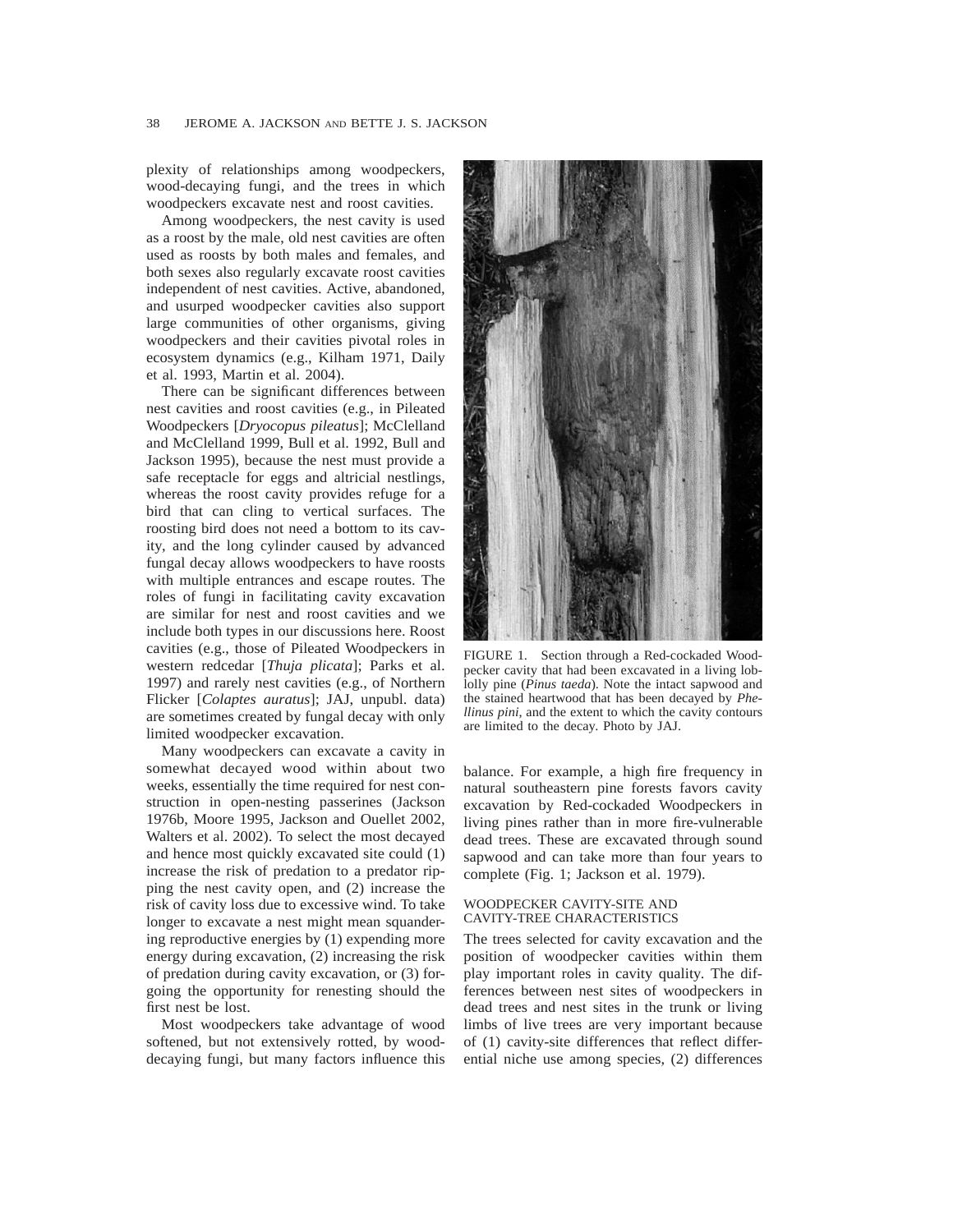in characteristics of the cavities excavated, and (3) differences in the fungus-tree relationships that facilitate cavity excavation. We will focus on differences in fungus-tree relationships.

Important cavity-site parameters relative to selection of a site for excavation include: (1) trunk or limb diameter, (2) cavity height and tree growth history, (3) cavity entrance orientation, (4) position relative to other limbs, foliage, and epiphytes, (5) tree species, (6) tree age, (7) nature, extent, and position of tree injuries, (8) whether the tree is alive or dead, and (9) local habitat and microclimate. Our goal is to foster an understanding of the possibilities of involvement of multiple factors in cavity-site selection and interrelationships between woodpeckers and fungi. In the discussion below we briefly characterize the significance of each parameter and identify potential relationships between the parameter and tree-decaying fungi.

*Trunk or limb diameter.* The diameter of a trunk or limb used for cavity excavation by a woodpecker is limited by the size of the bird; a Downy Woodpecker (*Picoides pubescens*) may use a limb as small as 12 cm in diameter (Ritchison 1999), whereas the Ivory-billed Woodpecker (*Campephilus principalis*) may have required limbs of 35–40 cm diameter (Tanner 1942, Jackson 2003). Smaller limbs generally take less time to grow and are much more abundant within a given tree; thus larger birds are increasingly limited by this single cavity-site parameter. Smaller woodpeckers, such as the Downy, may use larger limbs for cavity excavation, but in doing so, risk cavity loss to larger woodpeckers (Jackson and Ouellet 2002). For the smallest of woodpeckers, sapwood-decaying fungi may be of great importance, but as the ratio of heartwood to sapwood increases with limb diameter, woodpeckers have an increasing dependence on heartrot fungi.

*Cavity height and tree-growth history.* The higher the cavity above ground, the less vulnerable it would seem to be to predation from terrestrial predators. On the other hand with increasing height above ground, (1) limb diameter decreases, limiting cavity size and the thickness of wood insulating and protecting the cavity, (2) limbs are more vulnerable to wind and lightning, and, (3) to the extent that higher cavities are more in the open, birds approaching the cavity may be more vulnerable to aerial predators.

Considering these differing selective pressures, one might expect species-specific or habitat-specific optimum cavity heights to vary. We suggest that such variation in cavity height may be related to the dynamics of fungal colonization of trees. There is a strong relationship between tree height and cavity height, and tree height varies among species, localities, and with physical conditions under which trees grow (Horn 1971, Zimmerman and Brown 1971). For example, many open-grown trees tend to undergo little natural pruning, and thereby provide few sites (branch stubs) for invasion by heartwooddecaying fungi and for cavity excavation. As a result of competition for light, trees of many species grown within a forest tend to be taller and undergo more natural pruning, hence providing more branch stubs, more opportunities for invasion of heartrot fungi, and thus more potential woodpecker cavity sites.

*Cavity entrance orientation.* Several authors have identified species- and region-specific differences in the orientation of woodpecker cavity entrances. For example, Red-cockaded Woodpeckers have significantly more cavities opening to the south and west than to other directions (Dennis 1971, Jackson 1994). In Colorado, Yellow-bellied Sapsucker (*Sphyrapicus varius*) entrances opened predominantly to the south (Inouye 1976). In Colorado (Inouye 1976) and British Columbia (Wiebe 2001), Northern Flicker nests opened predominantly to the south, but in Ohio there was no pattern to flicker cavity orientation (Ingold 1994). In Ontario, 54% of 89 cavities of four species of woodpeckers had a general southern orientation (Lawrence 1967). In Virginia, these same species showed a predominant cavity orientation to the east-northeast (Conner 1975). The preferential orientation of nest-cavity entrances is suggested to have potential thermal advantages for eggs, nestlings, and adults (e.g., Wiebe 2001), with little attention paid to other possibilities. In riparian aspen woodlands, Dobkin et al. (1995) found overall cavity-entrance orientations toward woodland edges; primary and secondary cavity-nesting species that foraged outside of aspen woodlands were more likely to use cavities oriented toward woodland edge compared with cavity nesters that foraged within riparian woodlands. We suggest here that cavity orientation might also be related to patterns of spore dispersal and fungal colonization of trees. For example, prevailing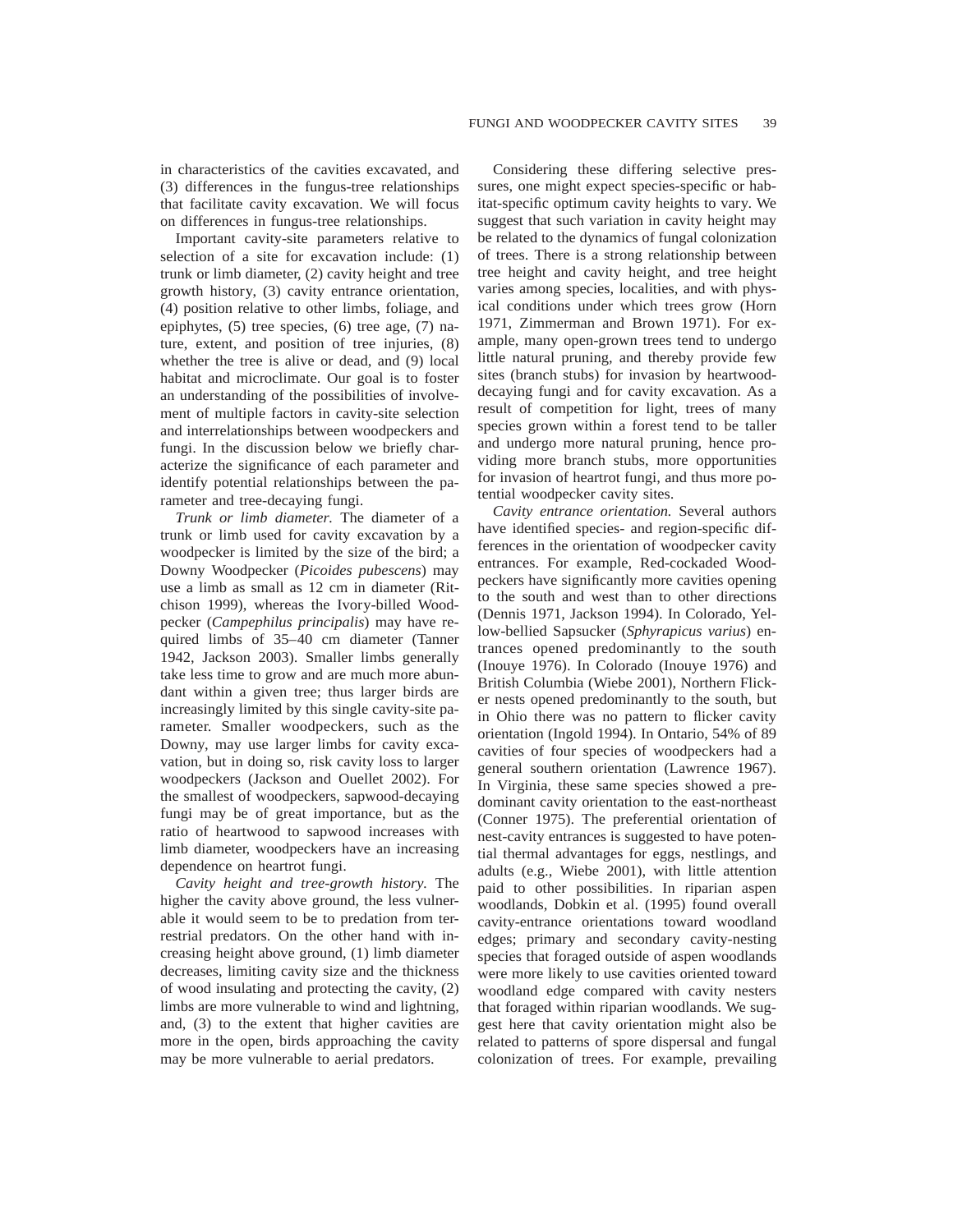winds from the southwest in the southeastern United States might favor deposition of spores on the southwest side of the tree, possibly influencing cavity entrance orientation of Red-cockaded Woodpeckers. Similarly, a branch or stub above a woodpecker nest may provide an avenue for fungi to enter the tree and soften the heartwood, thus making it easier for the woodpecker to excavate a cavity.

*Tree species.* Perhaps the two best-known tree species–fungus–woodpecker associations are the Red-cockaded Woodpecker and its association with several species of southern pines and the heartrot fungus *Phellinus pini* (Affeltranger 1971, Jackson 1977, Conner et al. 1976, 1994, Conner and Locke 1982), and the associations involving sapsuckers, aspens, and the heartrot fungus *Phellinus igniarius* (Shigo and Kilham 1968, Kilham 1971, Daily 1993, Hart and Hart 2001).

*Tree age.* Older trees tend to have larger trunks and limbs, and thus are more suitable for the cavities of larger woodpeckers. Older trees have had more time for injury and invasion by fungi, weakened defenses against invasion, and greater time for fungal development. The Redcockaded Woodpecker is dependent on older pines for all of these reasons (Jackson et al. 1979, Jackson and Jackson 1986).

*Nature, extent, and position of tree injuries.* The source of tree injury greatly influences fungal development (Shigo and Larson 1969). Natural pruning as a result of shading, limb breakage from snow or ice, crown fires, and limbs, broken by wind, expose heartwood to fungal invasion that results in stem rot and favors woodpecker excavation. Broken vertical or near-vertical limbs expose a cross-section of the limb or trunk and provide optimum access to the vascular tissue, allowing saturation of the broken stub by water and a large site for fungal invasion. This environment is conducive to rapid fungal decay and sites for woodpecker cavity excavation (Fig. 1, 2; Jackson 1976a). Larger wounds provide greater opportunity for microbial and fungal invasion from air or water-borne propagules.

In the western United States, periodic crown fires may be essential for the survival of Lewis's (*Melanerpes lewis*), Black-backed (*Picoides arcticus*), and American Three-toed (*P. dorsalis*) Woodpeckers (Saab and Vierling 2001, Kotliar et al. 2002). Such fires kill many trees and often



FIGURE 2. The stub of an American elm (*Ulmus americana*) used in three successive years for nest cavities by a pair of Red-bellied Woodpeckers in Kansas. Successive cavities are below previous cavities, following the progression of fungal decay downward that is characteristic of top rot. Photo by JAJ.

kill the tops of others, thus forming the snags that these species need for nest and roost sites.

Injuries unassociated with branches are less likely to result in heartwood invasion. Injuries at the base of a tree, such as caused by ground fires, mechanical injury caused by logging or other human activity, and beaver (*Castor canadensis*) damage, are more likely to promote butt or root rot (Fig. 3) that can lead to tree fall before fungal decay higher on the trunk provides sites for cavity excavation. Such injuries only occasionally lead to growth of the fungal decay to a height suitable for woodpecker excavation.

*Whether the tree or limb is alive or dead.* A dead tree or limb is more susceptible to decay than a living limb, because it cannot mount a defense against a specific fungal invasion. In a dead tree or limb, decay becomes more general and results in easily excavated cavities that deteriorate within a few months or years. Fungal invasion of a living trunk or limb can lead to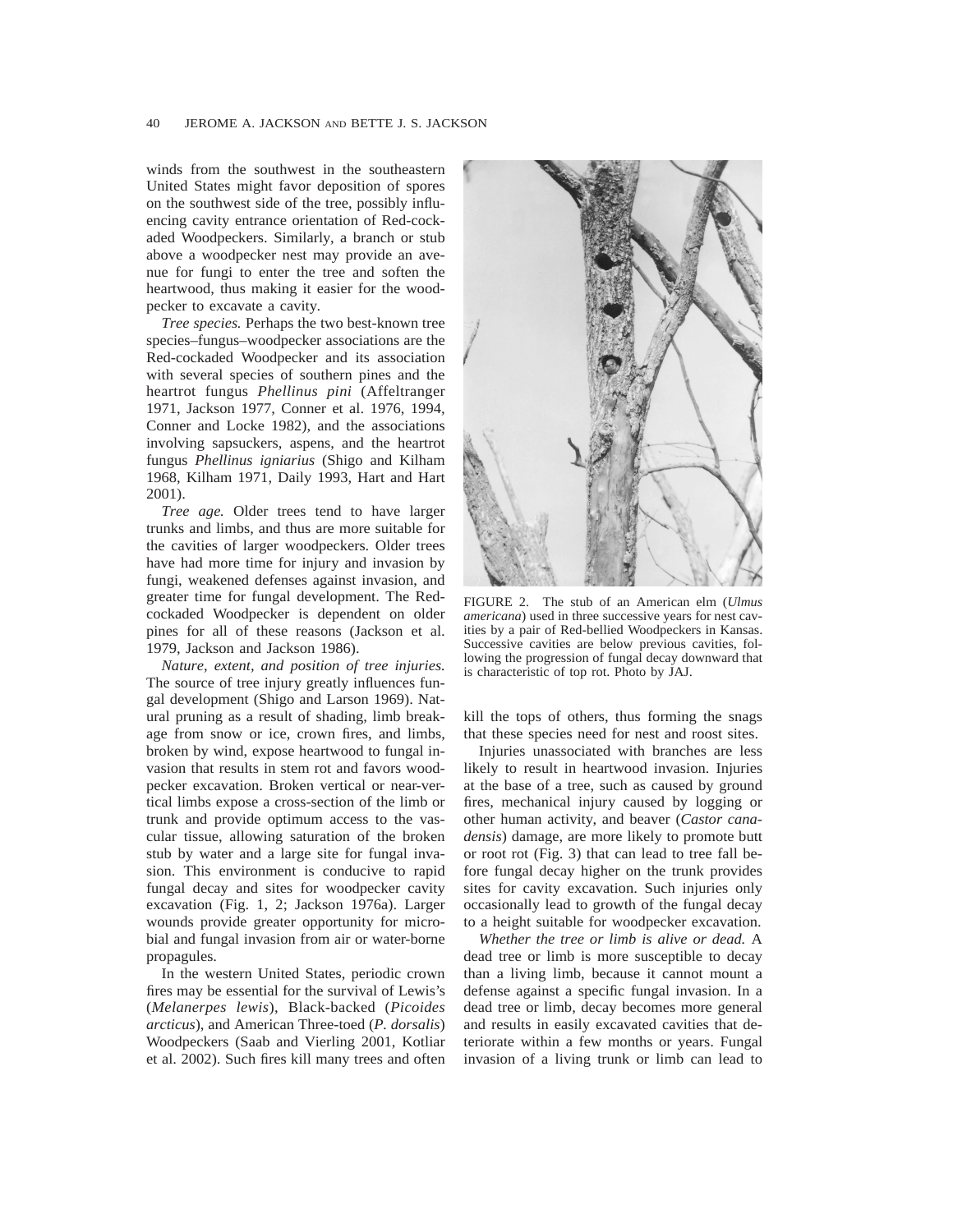

FIGURE 3. Graphic illustration of locations of sitespecific fungal decay that can be of significance to woodpecker cavity excavation. Top rot characteristically occurs when a trunk or branch is broken and provides an abundance of woodpecker cavity sites. Such cavities are often quickly lost to continued decay; successive cavities in the same trunk are typically placed below previous cavities. Stem rot (specifically heartrot), usually enters through a branch stub; such areas can be compartmentalized and provide cavity sites in rotted wood that are surrounded by sound sapwood. Butt rot can sometimes grow upward to provide cavity sites, with successive cavities in the same trunk excavated above previous cavities due to upward progression of decay. Root rot generally leads to early windthrow of a tree, thus limiting its use for cavity excavation.

compartmentalization of fungal rot in sapwood, creating a pocket of rot suitable for cavity excavation surrounded by strong wood, thus resulting in a more protected, more durable cavity.

A tree that dies before being invaded by heartrot fungi provides little immediate opportunity for woodpecker cavity excavation. However, saprophytic fungi invade after the tree's death, and progression of decay often makes the tree suitable for cavity excavation within months to a few years. Several authors (Keen 1955, Thomas et al. 1979, Cline et al. 1980, Maser 1991, Morrison and Raphael 1993, Dickson et al. 1995, Doyon et al. 1999) have described easily observed stages of tree decay from death to tree fall, allowing correlation of cavity excavation with the phenology of tree decay. In general, larger dead trees remain standing and useful to woodpeckers and secondary cavity users for many more years than smaller trees (Morrison and Raphael 1993), but the phenology of tree decay plays out at different rates depending on tree species, age, size, climate, microclimate, and other factors. For example, in the Sierra Ne-

vada of California, dead pines (*Pinus*) stood longer than dead firs (*Abies*), and trees killed by fire fell sooner than those dying of other causes in unburned plots (Morrison and Raphael 1993).

Utility of a tree for cavity excavation initially increases as insects and microorganisms invade and facilitate invasion by fungi. Once fungal decay has begun, a progression of woodpecker species may use the tree for cavity excavation, beginning with species known for their excavation abilities (typically ones who use excavation as a major method of securing food; e.g., Pileated, Ivory-billed, Hairy [*Picoides villosus*] Woodpeckers). The progression continues with woodpecker species less capable of excavation (species that make less use of excavation in securing prey; e.g., flickers, Lewis's, Red-bellied [*Melanerpes carolinus*], Red-headed [*Melanerpes erythrocephalus*], Downy Woodpeckers). As sapwood decay results in extensive sloughing, woodpecker cavity excavation declines and ceases as decay leads to tree disintegration and fall.

*Local habitat and microclimate.* Establishment of fungi and other decay organisms is greatly facilitated by a moist or humid environment. Blume (1961) noted a strong relationship between woodpecker nesting sites and proximity to water, but Lawrence (1967:62) suggested, ''the relationship between water, swamps, and wet places and the woodpeckers' nesting sites is not one of bird and habitat, but of water and its influence upon the inner condition of the trees.'' Thus trees in riparian or high precipitation areas support rapid fungal development. A tree within a forest is buffered from the heating influence of the sun and drying influence of the sun and wind, whereas a tree in the open is exposed to greater heat and drying.

### CONSEQUENCES OF CAVITY NESTING IN THE PROCESS OF TREE DECAY

Excavations (including both cavities and foraging activities) by a woodpecker are like many other injuries to a tree in that they can provide an avenue for invasion by microorganisms that decay wood (Farris et al. 2004). Many more cavities are started than completed, and cavity starts may be avenues for infection that provide for future cavity excavation (Short 1982). Woodpeckers may also be vectors of decay-promoting organisms, infecting sites they excavate with hyphae or spores that adhere to bill or feathers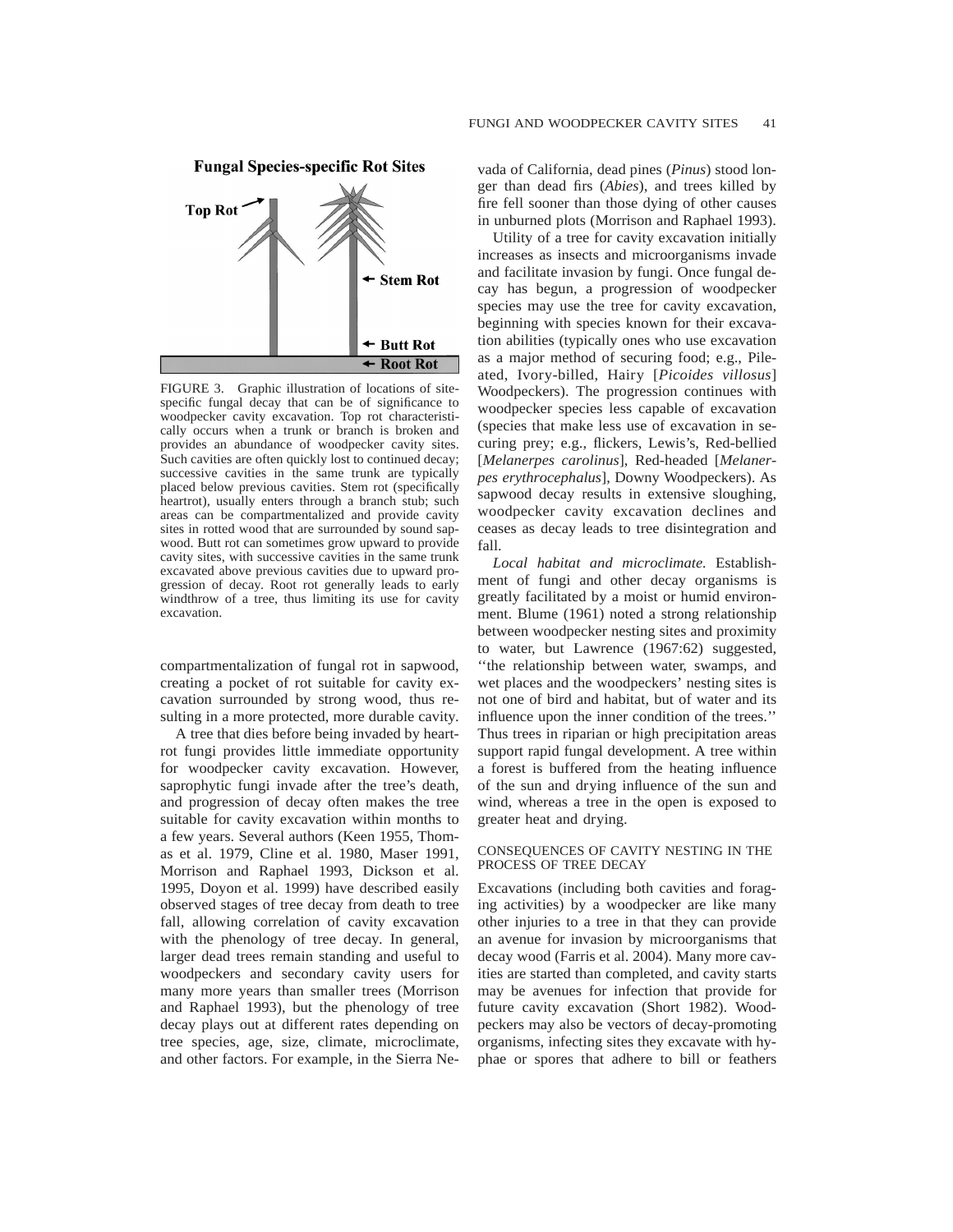(Jackson 1977, Farris et al. 2004). While possible, compared to wind dispersal of spores, the woodpecker role as a vector may be insignificant (but see Farris et al. 2004). Examination of tissues around Red-cockaded Woodpecker cavity starts suggested that branch stubs, and not the cavity starts, were the entrance pathway for heartrot fungi (Conner and Locke 1982).

A cavity provides a nest or roost that is protected from weather and from many predators, but only so long as it is sound. Most woodpeckers only make use of a cavity for a single season or year, although nests in subsequent years are often nearby, even in the same nest tree. At first the brooding adults or roosting male may chip at the walls of the cavity, adding clean chips to the bottom, but this activity soon ceases (Jackson 1976b). As nestlings mature, efficiency of nest sanitation declines (Jackson 1976a). Excrement, fragments of eggshells and membranes, food, and feathers accumulate on the bottom, providing a fertile environment for growth of fungi, bacteria, and a host of small arthropods and other creatures, including both parasitic and commensal organisms.

The nest cavity of many woodpeckers (e.g., Red-bellied Woodpecker, Jackson 1976a) is a mess at fledging and increased fungal growth may make cleaning and rehabilitation of the cavity uneconomical. However, many species occasionally reuse a nest cavity and those that often reuse cavities (e.g., Lewis's, Golden-fronted [*Melanerpes aurifrons*], Red-cockaded Woodpeckers) may be a bit more fastidious and typically clean a cavity and enlarge it with each successive use (e.g., Husak and Maxwell 1998). We suggest that nest cavities of larger species of woodpeckers may be less likely to be reused as woodpecker nest sites as a result of the increased potential for rain entering the cavity entrance and hastening the rate of fungal decay.

## NOT ALL SNAGS ARE CREATED EQUAL

Most woodpeckers display preference for snags. Studies tend to use either a narrow working definition of ''snag'' as a standing dead tree (e.g., Scott 1978, Cline et al. 1980, Raphael and White 1984, Rosenberg et al. 1988), or a broader definition that includes live trees with a dead top or dead limbs (Thomas et al. 1979). We use the broader definition, but limit the definition to the dead part of the tree (we do not refer to the live part of a tree as a snag, just the dead portion). As an example of the limits of the narrow definition, in the Sierra Nevada of California, Raphael and White (1984) found that only 7% of available trees were standing dead trees, but that 72% of nest cavities were in them, suggesting that 28% of nest cavities were in living trees. There is considerable ambiguity in the literature in that some nests reported in live trees are likely in dead limbs of live trees. We encourage greater detail to assure clarity in reporting nest sites of cavity-nesting birds.

Deterioration of wood is a complex process that may begin with bacteria and other microorganisms (Maser 1991), although basidiomycetes may also begin the decay process (J. Bednarz, pers. comm.). Early invaders weaken defenses that allow further invasion by fungi that, by weakening the wood, provide invasion opportunities for arthropods and excavation opportunities for birds. The rate of decay varies with tree and fungal species, presence and action of other microorganisms, extent of arthropod activity, temperature, humidity, and presence or absence of chemicals that inhibit or enhance the activity of fungi.

Decay begins with an injury or a broken branch due to natural pruning, can vary in rate and extent of progression, and is often isolated or compartmentalized (Shigo 1979, 1984). The progression of decay in a living tree often is not evident to human observers, often only becoming evident years later when the fungus produces a conk (i.e., sporocarp, or spore-producing structure) on the outside of the tree. Decay in snags has been categorized by a succession of clearly evident external stages in the transition from recently dead tree to well-decayed stump (Maser et al. 1979, Thomas et al. 1979, Cline et al. 1980, Raphael and White 1984, Maser 1991, Doyon et al. 1999).

Our understanding of the progression of decay within trees has been greatly facilitated by the work of Alex Shigo (e.g., Shigo and Kilham 1968, Shigo and Larson 1969, Shigo 1979, 1984, see also Conner et al. 1976). Shigo has championed an understanding of the relationship between fungal decay of wood and host trees that is important to the quality of a woodpecker cavity. In a living tree, fungi and other microorganisms enter through any kind of wound. The larger the wound, the greater the invasion and potential for fungal colonization; the smaller the wound, the greater potential that the tree will be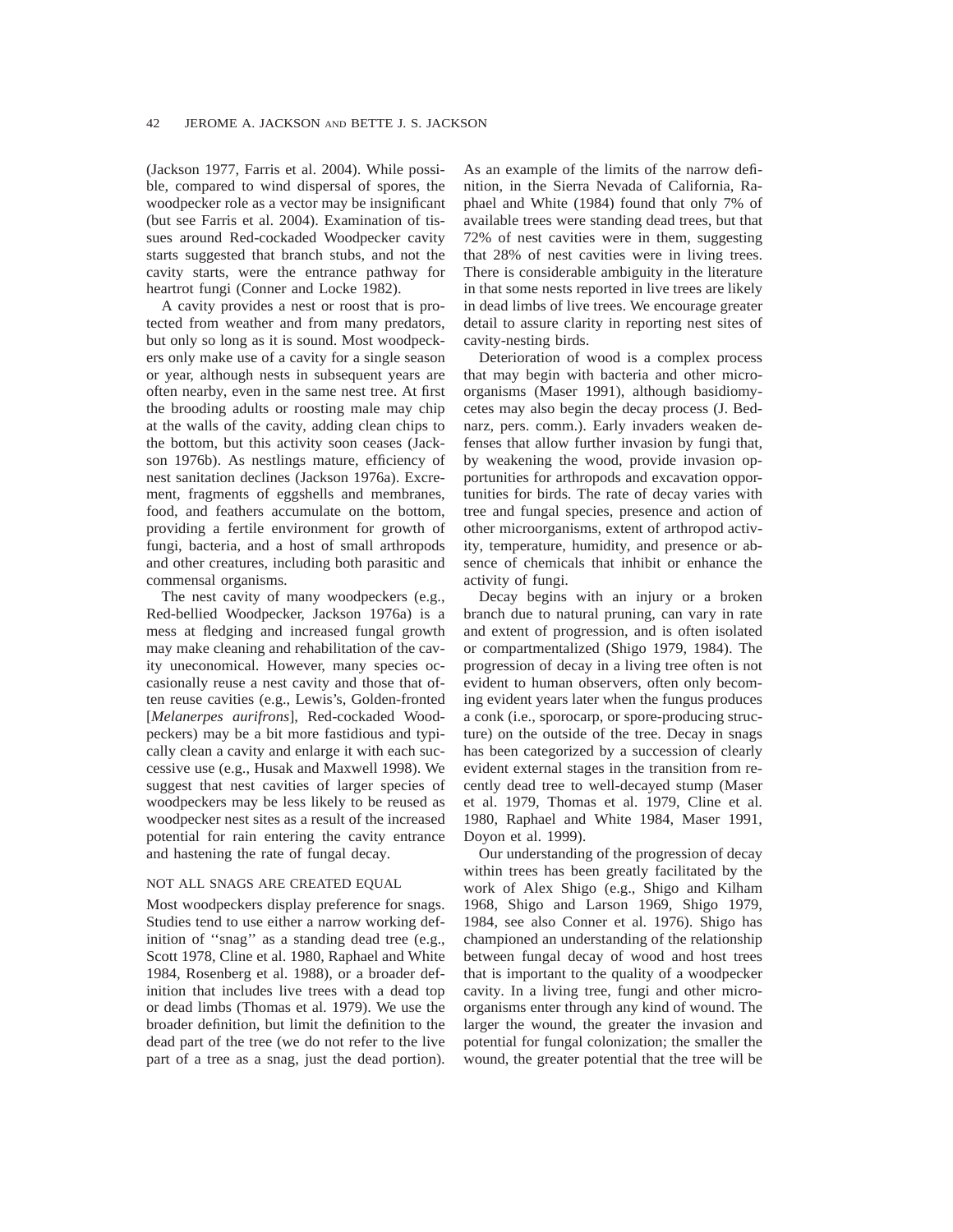able to seal the site of the wound to prevent fungal development. In a process called compartmentalization, the living tree closes off infected sapwood, isolating the infection in much the way that a leaking submarine might isolate a compartment to save the vessel. The isolation includes both physical and chemical barriers to the spread of fungal growth that persist as the sapwood becomes heartwood. Physical barriers include blocking of the xylem vessels with gum and other tree products. Chemical barriers include compounds such as tannins and phenols that are toxic to some microorganisms. The nature and extent of compartmentalization varies among tree species, thus contributing to varying levels of suitability for woodpecker cavity excavation. A woodpecker cavity in a well-compartmentalized pocket of decay is surrounded by sound wood, and is thus more secure from predators and longer lasting.

In contrast to cavities excavated into the compartmentalized decay formed by fungal invasion of the sapwood of a living tree, a healthy tree that dies and is then invaded by saprophytic fungi will undergo rapid decay of the entire tree. New cavities in dead trees lack the protective enclosure of sound wood and the durability provided by encapsulated decay. On the other hand, successive cavities can be excavated in concert with the slow progression of saprophytic decay. Thus Red-bellied (Fig. 2) and Pileated Woodpeckers may use the same snag for three or more successive years (Conner 1974, Conner et al. 1975, Jackson 1976a), excavating a new cavity just below the cavity of the previous year as the fungal decay grows down from the broken top where it easily entered the tree. Similarly, successive nests of sapsuckers in quaking aspen (*Populus tremuloides*) are often above previous cavities, a result of upward growth of the heartrot from its entrance through an injury at the base of the tree (Daily 1993, Hart and Hart 2001, Walters et al. 2002).

#### NOT ALL FUNGAL DECAY IS EQUAL IN FACILITATING WOODPECKER CAVITY EXCAVATION

Although wood-decaying fungi include more than 1700 species, the most important are members of the Phylum Basidiomycota, and the largest group important for woodpecker cavity excavation seems to be the family Polyporaceae, particularly some members of the genus *Phelli-* *nus*. We make this statement with the caveat that relatively few studies have clearly linked specific fungi with decay associated with woodpecker cavities (Table 1), but with the knowledge that the species of *Phellinus* associated with woodpecker cavity excavation are also very widespread and linked to a diversity of host trees. Wood-decaying fungi are often specific in their use of tree species, tissues, and sites of entrance.

Those fungi important for woodpecker cavity excavation are typically heartrot fungi that invade trees through branch stubs and injuries high on the trunk of a tree. Those taxa that infect the heartwood of living trees provide the safest nest sites for cavity nesters. Because these heartrot fungi are selective in their site of growth (the dead heartwood) they do not kill the tree; hence such trees not only provide sites for safe nest cavities, they can do so for decades.

Susceptibility to fungal heartrot varies among tree species, seems to increase with age of a tree, requires the presence of wounds that provide an avenue for infection, and requires the presence of spores or other propagules of heartrot fungi in the air or water, or associated with an animal vector, at a site of potential infection. These factors and others come together to create conditions that determine the location of heartrot and thus the prime sites for woodpecker cavity excavation.

Some tree species (e.g., baldcypress [*Taxodium distichum*]; Campbell and Clark 1960) can inhibit or combat fungal infection through production of defensive chemicals such as phenols and tannins while the tree grows to seal off the injury. In many species these chemicals continue to counter fungal decay for some time after the death of the tree, and wood of such trees is often highly valued because of this decay resistance.

Forest pathologists have divided wood decay fungi into two functional groups based on their appearance: white rots and brown rots (Alexopoulos and Mims 1979). Both can create conditions that facilitate woodpecker cavity excavation. White rots decompose both cellulose and lignins in wood, reducing the wood to a spongy texture. Brown rots decompose cellulose, leaving the darker lignin behind. Major wood-decaying fungi associated with woodpecker nest cavity excavation (e.g., *Phellinus pini*, *P. igniaris*, *Spongipellis pachyodon*) are white rots; the fungus *Oligoporus sericeomollis* that has been as-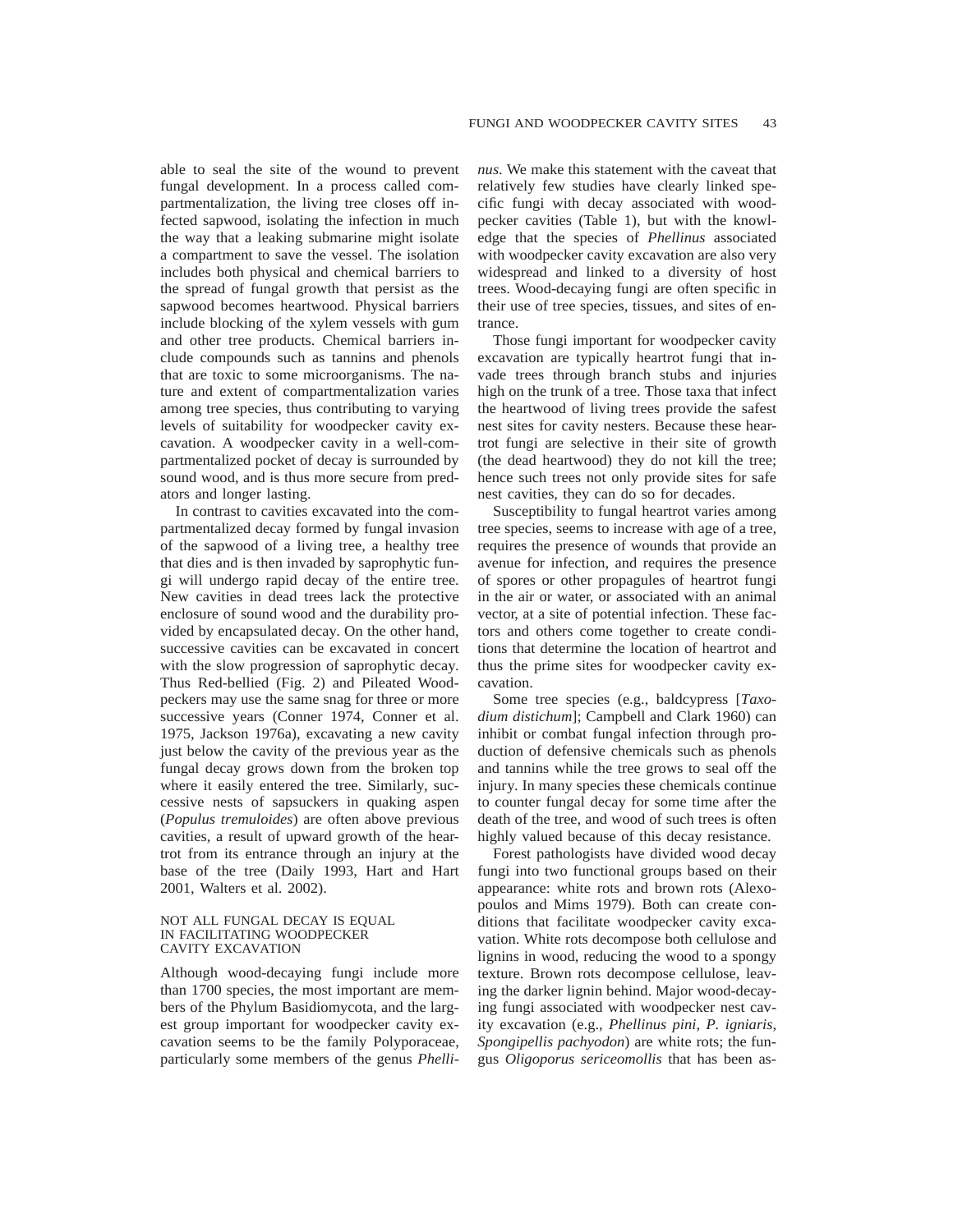| Heartrot fungus                                                                                 | Principal tree hosts                                                                                                                     | Relative importance<br>for cavity<br>excavation                                | References                                                                       |
|-------------------------------------------------------------------------------------------------|------------------------------------------------------------------------------------------------------------------------------------------|--------------------------------------------------------------------------------|----------------------------------------------------------------------------------|
| Phellinus pini<br>Phellinus igniarius                                                           | pines<br>aspen, maple, alder, birch, ap-<br>ple, dogwood, locust, etc.                                                                   | high<br>high                                                                   | Shigo and Kilham 1968,<br>Kilham 1971, Winter-<br>nitz and Cahn 1983             |
| Phellinus tremulae                                                                              | known only from aspen; re-<br>cently separated from P. ig-<br><i>niarius</i> and probably includ-<br>ed in references for that<br>fungus | high                                                                           |                                                                                  |
| Spongipellis pachyodon<br>Fomitopsis officinalis                                                | hardwoods                                                                                                                                | possibly high<br>unknown                                                       | Conner et al. 1976<br>McClelland and Mc-<br>Clelland 1999                        |
| Oligoporus sericeomollis<br>Oligoporus placentus<br>Coniophora puteana<br>Gloeophyllum sepiarum | western redcedar<br>western larch                                                                                                        | unknown<br>unknown<br>unknown<br>unknown                                       | Parks et al. 1997<br>Parks et al. 1996<br>Parks et al. 1996<br>Parks et al. 1996 |
| Stereum sanguinolentum<br>Phaeolus schweinitzii                                                 | western pines, hemlock,<br>spruce, fir, larch, tamarack,<br>alder                                                                        | unknown, a hear-<br>trot of mature<br>trees<br>unknown, normally<br>a butt rot | Parks et al. 1996<br>Conner and Locke 1982                                       |

TABLE 1. Examples of heartrot fungi that have been associated with woodpecker cavity excavation. Information on tree hosts was gleaned from Hepting 1971, Allen et al. 1996, and indicated sources.

sociated with Pileated Woodpecker roost cavities is a brown rot.

#### DISPERSAL AND COLONIZATION OF HEARTROT FUNGI

Heartrot fungi may grow hidden within the heartwood of a host tree for years before producing a fruiting body known as a conk (typically recognized as a hard bracket or shelf fungus) on the surface of the tree. Once present, perennial conks can continue to grow and produce spores for many years. Factors influencing the phenology of conk production and the timing and duration of spore production, spore release, and spore dispersal are poorly understood (Alexopoulos and Mims 1979).

Although the primary mode of dispersal of heartrot fungi seems to be through wind-blown spores, insect and vertebrate vectors also accomplish some dispersal. We suggest that spore dispersal may also be facilitated by thermals generated by fire or solar heating of adjacent habitats, or by obstruction currents generated by natural or anthropogenic factors. Anthropogenic landscape alterations that change airflow patterns may dramatically influence dispersal of heartrot fungi. For example, construction of a parking lot adjacent to a forested area or even a clearcut within a forest might result in thermals that would carry spores high into the air, thus facilitating long-distance dispersal. Similarly, construction of tall buildings near a forest could result in obstruction currents that would also carry spores upward.

Because spores and hyphae capable of infecting a tree are carried by the wind, the potential for infection might be predicted to increase with (1) the size of the wound, (2) increased airflow at the height of the wound, and (3) increased airflow striking the wound. Wind patterns within a forest likely influence spore dispersal and deposition on wounds. Vegetation surfaces exert frictional resistance that impedes and directs airflow (Kittredge 1948, Fitzjarrald and Moore 1995), thus there are general patterns of increased wind speed with increasing height above vegetation surfaces, decreased wind speed within a forest with increased stand and foliage density, and variable currents influenced by deflection from vegetation surfaces (Raupach and Thom 1981, Rosenberg et al. 1983, Parker 1995). These factors could contribute to a higher occurrence of fungal infection along forest edges, and hence a higher density of cavities along edges.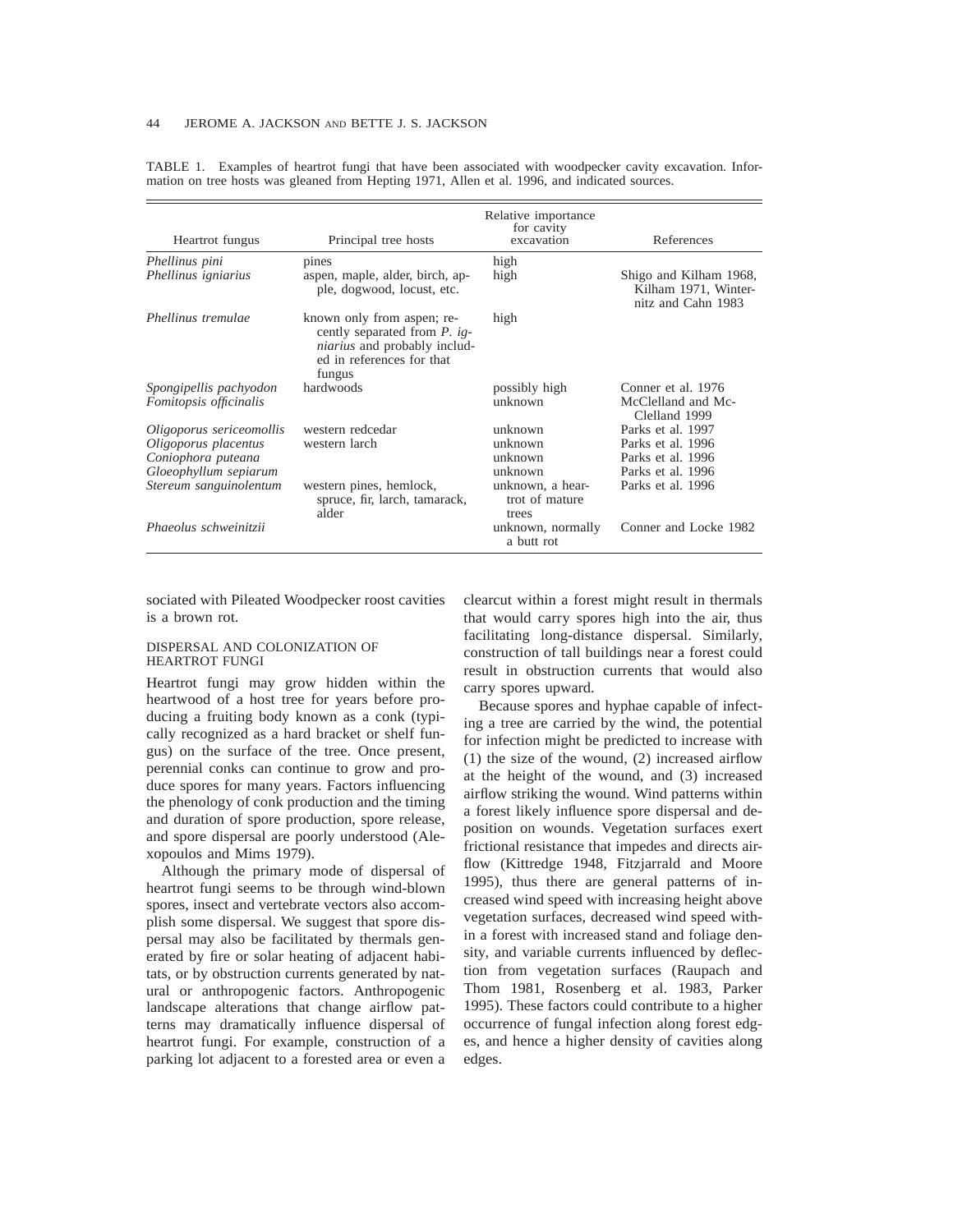Based on discussions in Kittredge (1948) and Fitzjarrald and Moore (1995), we present a graphic model that suggests that within an open southern pine forest, air movement patterns might favor fungal spore dispersal and deposition just below the lowest branches (Fig. 4). The top of the canopy, like the surface of the ocean, creates friction, slowing airflow. Within the canopy airflow is reduced, but includes downward and upward currents as a result of airflow deflection. Below the canopy, at the height of the most recent natural pruning, the forest may be relatively open, allowing increased airflow, again with minor upward and downward currents as a result of deflection. The forest understory again serves to diminish airflow, and air movement is minimal close to the ground. We suggest that this model, which fits both coniferous and broadleaf forests, favors the entry of heartrot fungi at the highest, most recently fallen branch stubs. Thus it seems not to be coincidental that Red-cockaded Woodpeckers generally excavate their cavities just below the lowest limbs of these pines (Jackson 1994, Bowman and Huh 1995). However, it may be much more difficult for human observers to locate cavities in the forest canopy, such that data available on nest heights may be biased.

#### CONSERVATION EFFORTS AND ALTERATION OF FUNGAL ECOLOGY BY MODERN FORESTRY

In the primeval forest, an old-growth tree might have been invaded successfully by wood-decaying fungi many times, forming many pockets of encapsulated decay, thus providing optimal conditions for woodpecker cavity excavation. In today's younger forests, trees are generally harvested before they become susceptible to heartrot fungi. Those that die before harvest (at a young age), begin the process of general decay, but provide sites suitable for woodpecker excavation for only a short interval in the progression of decay.

Recognizing that a single fungal conk might release millions of spores in a short time and that spores may be carried globally by the wind, it is also true that (1) the abundance of spores in the air would vary with the number of conks producing them, and (2) the concentration of spores and other fungal propagules in the air must decline with distance from their source. Nearly continuous virgin forest, such as the his-



FIGURE 4. Graphic model of wind movements that might influence fungal spore dispersal through a forest habitat. Thinner arrow shafts suggest decreased air movement; scale of arrow shaft thickness is intended only to show relative change. Areas that receive the most wind are likely places for spore establishment, and so may be especially likely places for cavities to be excavated. Based on data summarized in Kittredge 1948.

toric southeastern pine (*Pinus* spp.) forest of North America, has been seriously fragmented by clearing of forest and altered by cutting of old growth. Heartrot fungi and cavity excavation interfere with economic use of the heartwood of forest trees. Thus humans have tried to eliminate such fungi and to harvest trees before they normally become infected with heartrot. To what extent are human influences altering the natural processes of fungal ecology that facilitate cavity excavation by woodpeckers?

With increased mechanization of forestry, widespread clearcutting, and cutting of snags for firewood, concern for the loss of forest wildlife stimulated efforts to retain snags, and, ultimately, to create snags. Various methods have been used to produce snags that have been invaded by fungi and in which woodpeckers have excavated cavities. These have included: girdling (Conner, Kroll, and Kulhavy 1983), injection of herbicides (e.g., 2,4-D, Conner et al. 1981, Conner, Kroll, and Kulhavy 1983, Dickson et al. 1995; picloram, McComb and Rumsey 1983), cutting of trees a few meters above ground (Morrison et al. 1983), and combinations of treatments such as topping with dynamite or chainsaws, injection of herbicides, and treatment with beetle pheromones to promote infestation of tree-killing beetles (Bull et al. 1981, Bull and Partridge 1986). In western conifers, herbicideinjected trees died and often fell before being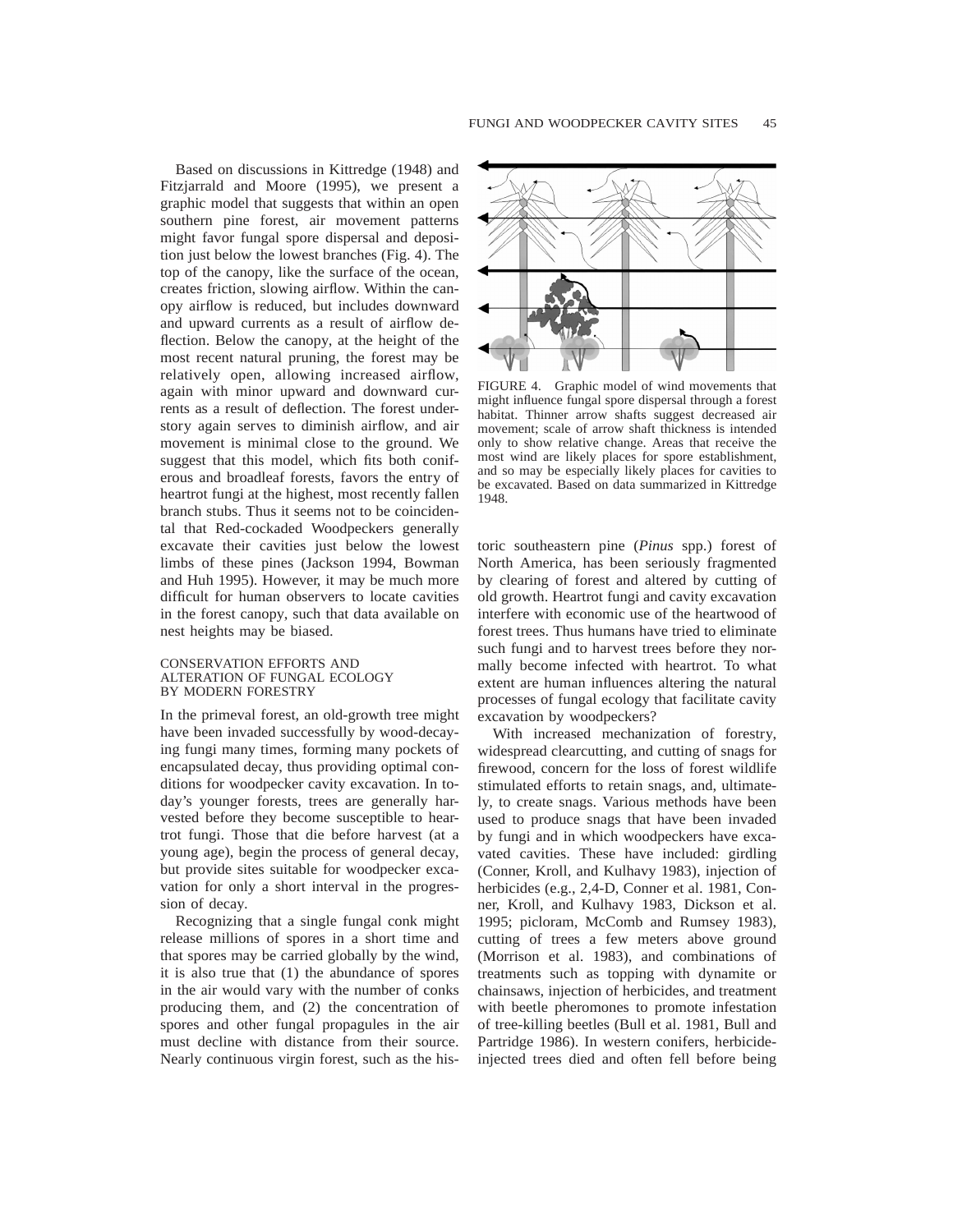used by woodpeckers; trees topped by chainsaw and pruned of branches died quickly, provided the artificial snags most often used for cavity excavation, and stood longer than snags created by other means (Bull and Partridge 1986).

Establishment of the association between the red heart fungus (*Phellinus pini*), old growth pines, and Red-cockaded Woodpecker cavity excavation (e.g., Affeltranger 1971, Jackson 1977, Jackson et al. 1979), led researchers to investigate the potential for artificially infecting trees with the fungus (Conner and Locke 1983). By drilling a hole into the heartwood of a young pine and inserting a dowel on which red heart has been cultured, researchers have bypassed the tree's sapwood defenses and successfully initiated heartrot. Similar inoculation efforts with fungi in hardwoods have also been successful (Conner, Dickson, and Williamson 1983, Huss et al. 2002).

Other, more direct efforts to provide roost and nest cavities for woodpeckers have demonstrated that populations might be sustained and even enhanced by construction of artificial cavities, thus precluding the need for heartrot (Allen 1991, Copeyon et al. 1991). Although such efforts are labor-intensive and costly, artificial cavity construction is an important tool for managing endangered species in crises. It is not, however, a long-term, naturally sustainable answer, and there are other problems introduced with use of artificial cavities, including stress placed on the living pines used for artificial cavities for Red-cockaded Woodpeckers, and sometimes greater vulnerability to predators (Jackson 1994, Conner et al. 1998).

## RESEARCH NEEDS

Among the take-home messages of this review and questions deserving further attention we offer the following: (1) Our understanding of treedecaying fungi is lacking in many parameters relevant to the development of sites optimal for woodpecker cavity excavation. What stimulates production of fungal conks and release of spores? What is the phenology of fungal spore dispersal and invasion of trees? What are the dispersal dynamics of the spores of heartrot fungi? Do physical factors such as fire, thermals, and air currents within and near a forest influence fungal dispersal as we have suggested? As old growth forests have been fragmented by conversion of forestlands to other uses or converted to short-rotation plantations, how has the potential for development of heartrot suitable for woodpecker cavity excavation changed? (2) Our knowledge of specifics about woodpecker–fungus interactions is minimal. Is there validity in our model suggesting that woodpecker cavity height and orientation might be related to physical factors that influence fungal spore dispersal and fungal invasion of wounds? How does a woodpecker identify a site for cavity excavation? Although we are beginning to learn about cavity tree selection (e.g., Conner and O'Halloran 1987), we do not know how a specific cavity site is selected. The intimate association of fungal decay and woodpecker cavity excavation suggests that woodpeckers may be able to detect decay, and the presence of a conk on a tree or differences in resonance may be used as external indicators of a suitable site. But many uncompleted cavity starts in sound wood might be evidence that the process is largely trial and error. (3) Descriptions of woodpecker nest sites are often ambiguous. Many authors refer to nests in ''live trees,'' failing to indicate whether the nest is in a dead limb or stub or in a living branch; thus our understanding of nest-site needs and flexibility in woodpeckers is somewhat clouded. While cavity height is often given, tree height is often not provided. The habitat context of woodpecker nest sites often is not provided. We hope that by providing some discussion of the potential significance of woodpecker cavity parameters we will stimulate others to look more closely at habitat and community interactions and thus fill in these gaps in our understanding.

# ACKNOWLEDGMENTS

We acknowledge very helpful editorial, and substantive and stimulating comments and suggestions from Jim Bednarz, Dana Ripper, Richard Conner, an anonymous reviewer, and the editorial staff of *The Condor.*

## LITERATURE CITED

- AFFELTRANGER, C. 1971. The red heart disease of southern pines, p. 96–99. *In* R. L. Thompson [ED.], The ecology & management of the Redcockaded Woodpecker. Bureau of Sport Fisheries and Wildlife, and Tall Timbers Research Station, Tallahassee, FL.
- ALEXOPOULOS, C. J., AND C. W. MIMS. 1979. Introductory mycology. John Wiley & Sons, New York.
- ALLEN, D. H. 1991. An insert technique for constructing artificial Red-cockaded Woodpecker cavities. USDA Forest Service General Technical Report SE-73.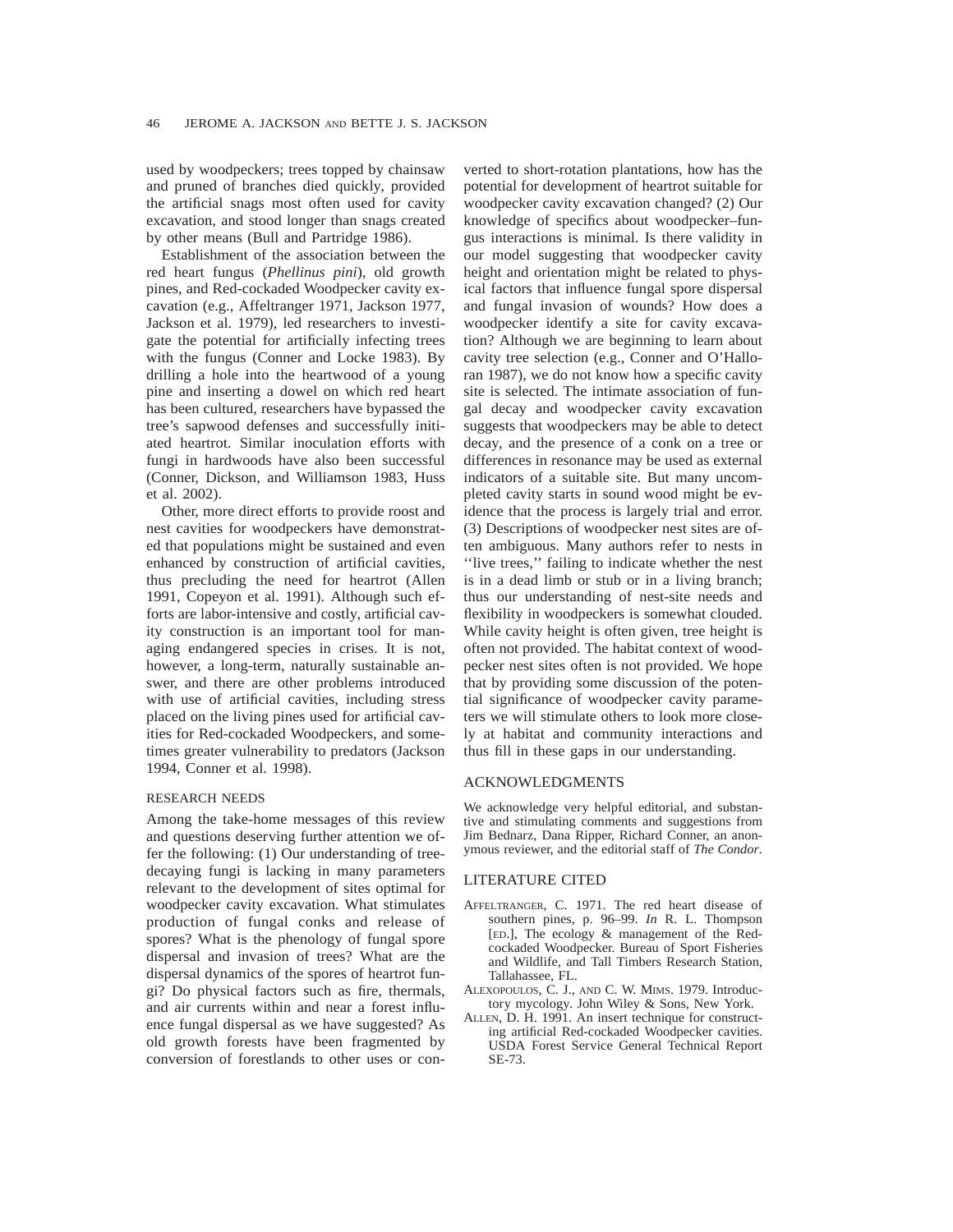- BLUME, D. 1961. Uber die Lebenweise einiger Spechtarten. Journal für Ornithologie 102(Sonderheft): 7–115.
- BOWMAN, R., AND C. HUH. 1995. Tree characteristics, resin flow, and heartwood rot in pines (*Pinus palustris*, *Pinus elliottii*), with respect to Red-cockaded Woodpecker cavity excavation, in two hydrologically-distinct Florida flatwood communities, p. 415–426. *In* D. L. Kulhavy, R. G. Hooper, and R. Costa [EDS.], Red-cockaded Woodpecker: recovery, ecology and management. Center for Applied Studies in Forestry, College of Forestry, Stephen F. Austin State University, Nacogdoches, TX.
- BULL, E. L., R. S. HOLTHAUSEN, AND M. G. HENJUM. 1992. Roost trees used by Pileated Woodpeckers in northeastern Oregon. Journal of Wildlife Management 56:786–793.
- BULL, E. L., AND J. A. JACKSON. 1995. Pileated Woodpecker (*Dryocopus pileatus*). *In* A. Poole and F. Gill [EDS.], The birds of North America, No. 148. The Academy of Natural Sciences, Philadelphia, PA, and The American Ornithologists' Union, Washington, DC.
- BULL, E. L., AND A. D. PARTRIDGE. 1986. Methods of killing trees for use by cavity nesters. Wildlife Society Bulletin 14:142–146.
- BULL, E. L., A. D. PARTRIDGE, AND W. G. WILLIAMS. 1981. Creating snags with explosives. USDA Forest Service Research Note PNW-393.
- CAMPBELL, R. N., AND J. W. CLARK. 1960. Decay resistance of baldcypress heartwood. Forest Products Journal 10:250–253.
- CLINE, S. P., A. B. BERG, AND H. M. WIGHT. 1980. Snag characteristics and dynamics in Douglas-fir forests, western Oregon. Journal of Wildlife Management 44:773–786.
- CONNER, R. N. 1974. The Pileated Woodpecker. Wildlife in North Carolina 38(June):24.
- CONNER, R. N. 1975. Orientation of entrances to woodpecker nest cavities. Auk 92:371–374.
- CONNER, R. N., J. G. DICKSON, AND B. A. LOCKE. 1981. Herbicide-killed trees infected by fungi: potential cavity sites for woodpeckers. Wildlife Society Bulletin 9:308–310.
- CONNER, R. N., J. G. DICKSON, AND J. H. WILLIAMSON. 1983. Potential woodpecker nest trees through artificial inoculation of heart rots, p. 68–72. *In* J. W. Davis, G. A. Goodwin, and R. A. Ockenfels [TECH. COORDS.], Snag habitat management: proceedings of the symposium. USDA Forest Service General Technical Report RM-99.
- CONNER, R. N., R. G. HOOPER, H. S. CRAWFORD, AND H. S. MOSBY. 1975. Woodpecker nesting habitat in cut and uncut woodlands in Virginia. Journal of Wildlife Management 39:144–150.
- CONNER, R. N., J. C. KROLL, AND D. L. KULHAVY. 1983. The potential of girdled and 2,4-D injected southern red oaks as woodpecker nesting and foraging sites. Southern Journal of Applied Forestry 7:125–128.
- CONNER, R. N., AND B. A. LOCKE. 1982. Fungi and Red-cockaded Woodpecker cavity trees. Wilson Bulletin 94:64–70.
- CONNER, R. N., AND B. A. LOCKE. 1983. Artificial inoculation of red heart fungus into loblolly pines, p. 81–82. *In* D. A. Wood [ED.], Red-cockaded Woodpecker symposium II proceedings. State of Florida Game and Fresh Water Fish Commission, Tallahassee, FL.
- CONNER, R. N., O. K. MILLER, AND C. S. ADKISSON. 1976. Woodpecker dependence on trees infected by fungal heart rot. Wilson Bulletin 88:575–581.
- CONNER, R. N., AND K. A. O'HALLORAN. 1987. Cavity tree selection by Red-cockaded Woodpeckers as related to growth dynamics of southern pines. Wilson Bulletin 99:392–412.
- CONNER, R. N., D. C. RUDOLPH, D. SAENZ, AND R. R. SCHAEFER. 1994. Heartwood, sapwood, and fungal decay associated with Red-cockaded Woodpecker cavity trees. Journal of Wildlife Management 58: 728–734.
- CONNER, R. N., D. SAENZ, D. C. RUDOLPH, AND R. N. COULSON. 1998. Southern pine beetle-induced mortality of pines with natural and artificial Redcockaded Woodpecker cavities in Texas. Wilson Bulletin 110:100–109.
- COPEYON, C. K., J. R. WALTERS, AND J. H. CARTER III. 1991. Induction of Red-cockaded Woodpecker group formation by artificial cavity construction. Journal of Wildlife Management 55:549–556.
- DAILY, G. C. 1993. Heartwood decay and vertical distribution of Red-naped Sapsucker nest cavities. Wilson Bulletin 105:674–679.
- DAILY, G. C., P. R. EHRLICH, AND N. M. HADDAD. 1993. Double keystone bird in a keystone species complex. Proceedings of the National Academy of Sciences 90:592–594.
- DENNIS, J. V. 1971. Species using Red-cockaded Woodpecker holes in northeastern South Carolina. Bird-Banding 40:290–308.
- DICKSON, J. G., J. H. WILLIAMSON, AND R. N. CONNER. 1995. Longevity and bird use of hardwood snags created by herbicides. Proceedings of the Annual Conference of the Southeastern Association of Fish and Wildlife Agencies 49:332–339.
- DOBKIN, D. S., A. C. RICH, J. A. PRETARE, AND W. H. PYLE. 1995. Nest-site relationships among cavitynesting birds of riparian and snowpocket aspen woodlands in the northwestern Great Basin. Condor 97:694–707.
- DOYON, F., J.-P. L. SAVARD, AND A. DESROCHERS. 1999. Snag characteristics and their use as woodpecker drilling sites in harvested and non-harvested northern hardwood forests, p. 103–114. *In* A. W. Diamond and D. N. Nettleship [EDS.], Biology and conservation of forest birds. Society of Canadian Ornithologists, Special Publication No. 1. Fredericton, NB, Canada.
- FARRIS, K. L., M. J. HUSS, AND S. ZACK. 2004. The role of foraging woodpeckers in the decomposition of ponderosa pine snags. Condor 106:50–59.
- FITZJARRALD, D. R., AND K. E. MOORE. 1995. Physical mechanisms of heat and mass exchange between forests and the atmosphere, p. 45–72. *In* M. D. Lowman and N. M. Nadkarni [EDS.], Forest canopies. Academic Press, New York.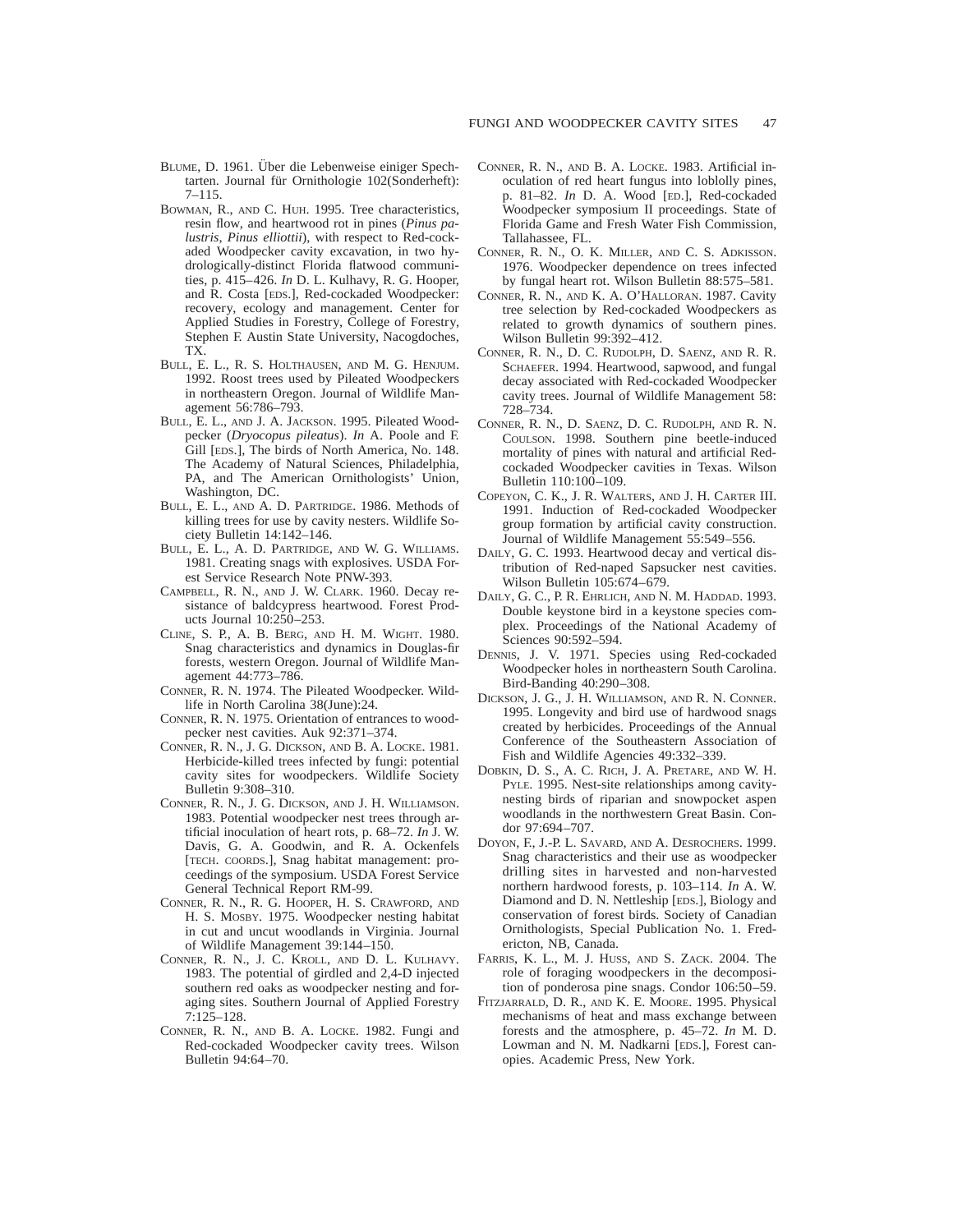- HART, J. H., AND D. L. HART. 2001. Heartrot fungi's role in creating picid nesting sites in living aspen, p. 207–213. *In* W. D. Shepperd, D. Binkley, D. L. Bartos, T. J. Stohlgren, and L. G. Eskew [COMPIL-ERS], Sustaining aspen in Western landscapes: symposium proceedings. USDA Forest Service Proceedings RMRS-P-18.
- HORN, H. S. 1971. The adaptive geometry of trees. Princeton University Press, Princeton, NJ.
- HUSAK, M. S., AND T. C. MAXWELL. 1998. Goldenfronted Woodpecker (*Melanerpes aurifrons*). *In* A. Poole and F. Gill [EDS.], The birds of North America, No. 373. The Birds of North America, Inc., Philadelphia, PA.
- HUSS, M. J., J. C. BEDNARZ, D. M. JULIANO, AND D. E. VARLAND. 2002. The efficiency of inoculating fungi into conifer trees to promote cavity excavation by woodpeckers in managed forests in western Washington. USDA Forest Service General Technical Report PSW-GTR-151.
- INGOLD, D. 1994. Nest-site characteristics of Red-bellied and Red-headed Woodpeckers and Northern Flickers in east-central Ohio. Ohio Journal of Science 94:2–7.
- INOUYE, D. W. 1976. Nonrandom orientation of entrance holes to woodpecker nests in aspen trees. Condor 78:100–101.
- JACKMAN, S. M. 1975. Woodpeckers of the Pacific Northwest: their characteristics and their role in the forests. M.Sc. thesis, Oregon State University, Corvallis, OR.
- JACKSON, J. A. 1976a. A comparison of some aspects of the breeding ecology of Red-headed and Redbellied Woodpeckers in Kansas. Condor 78:67– 76.
- JACKSON, J. A. 1976b. How to determine the status of a woodpecker nest. Living Bird 15:205–221.
- JACKSON, J. A. 1977. Red-cockaded Woodpeckers and pine red heart disease. Auk 94:160–163.
- JACKSON, J. A. 1994. Red-cockaded Woodpecker (*Picoides borealis*). *In* A. Poole and F. Gill [EDS.], The birds of North America, No. 85. The Academy of Natural Sciences, Philadelphia, PA, and The American Ornithologists' Union, Washington, DC.
- JACKSON, J. A. 2003. Ivory-billed Woodpecker (*Campephilus principalis*). *In* A. Poole and F. Gill [EDS.], The birds of North America, No. 711. The Birds of North America, Inc., Philadelphia, PA.
- JACKSON, J. A., AND B. J. S. JACKSON. 1986. Why do Red-cockaded Woodpeckers need old trees? Wildlife Society Bulletin 14:318–322.
- JACKSON, J. A., M. R. LENNARTZ, AND R. G. HOOPER. 1979. Tree age and cavity initiation by Red-cockaded Woodpeckers. Journal of Forestry 77:102– 103.
- JACKSON, J. A., AND H. R. OUELLET. 2002. Downy Woodpecker (*Picoides pubescens*). *In* A. Poole and F. Gill [EDS.], The birds of North America, No. 613. The Birds of North America, Inc., Philadelphia, PA.
- KEEN, F. P. 1955. The rate of natural falling of beetlekilled ponderosa pine snags. Journal of Forestry 53:720–723.
- KILHAM, L. 1971. Reproductive behavior of Yellowbellied Sapsuckers. I. Preference for nesting in *Fomes*-infected aspens and nest hole interrelations with flying squirrels, raccoons, and other animals. Wilson Bulletin 83:159–171.
- KITTREDGE, J. 1948. Forest influences. McGraw-Hill, New York.
- KOTLIAR, N. B., S. J. HEJL, R. L. HUTTO, V. A. SAAB, C. P. MELCHER, AND M. E. MCFADZEN. 2002. Effects of fire and post-fire salvage on avian communities in conifer-dominated forests of the western United States. Studies in Avian Biology 25: 49–64.
- LAWRENCE, L. DE K. 1967. A comparative life-history study of four species of woodpeckers. Ornithological Monographs No. 5.
- MARTIN, K., K. E. H. AITKEN, AND K. L. WIEBE. 2004. Nest sites and nest webs for cavity-nesting communities in interior British Columbia: nest characteristics and niche partitioning. Condor 106:5– 19.
- MASER, C. 1991. Forest primeval. Stoddart Publishing Co. Limited, Toronto, ON, Canada.
- MASER, C., R. G. ANDERSON, K. CROMACK JR., J. T. WILLIAMS, AND R. E. MARTIN. 1979. Dead and downed woody material, p. 78–95. *In* J. W. Thomas [TECH. ED.], Wildlife habitats in managed forests: the Blue Mountains of Oregon and Washington. USDA Forest Service Agricultural Handbook No. 553.
- MCCLELLAND, B. R., AND P. T. MCCLELLAND. 1999. Pileated Woodpecker nest and roost trees in Montana: links with old-growth and forest ''health.'' Wildlife Society Bulletin 27:846–857.
- MCCOMB, W. C., AND R. L. RUMSEY. 1983. Characteristics and cavity-nesting bird use of picloram-created snags in the central Appalachians. Southern Journal of Applied Forestry 7:34–37.
- MOORE, W. S. 1995. Northern Flicker (*Colaptes auratus*). *In* A. Poole and F. Gill [EDS.], The birds of North America, No. 166. The Academy of Natural Sciences, Philadelphia, PA, and The American Ornithologists' Union, Washington, DC.
- MORRISON, M. L., AND M. G. RAPHAEL. 1993. Modeling the dynamics of snags. Ecological Applications 3:322–330.
- MORRISON, M. L., M. G. RAPHAEL, AND R. C. HEALD. 1983. The use of high-cut stumps by cavity-nesting birds, p. 73–79. *In* J. W. Davis, G. A. Goodwin, and R. A. Ockenfels [TECH. COORDS.], Snag habitat management: proceedings of the symposium. USDA Forest Service General Technical Report RM-99.
- PARKER, G. G. 1995. Structure and microclimate of forest canopies, p. 73–106. *In* M. D. Lowman and N. M. Nadkarni [EDS.], Forest canopies. Academic Press, New York.
- PARKS, C. G., E. L. BULL, G. M. FILIP, AND R. L. GIL-BERTSON. 1996. Wood-decay fungi associated with woodpecker nest cavities in living western larch. Plant Disease 80:959.
- PARKS, C. G., C. M. RALEY, K. B. AUBRY, AND R. L. GILBERTSON. 1997. Wood decay associated with